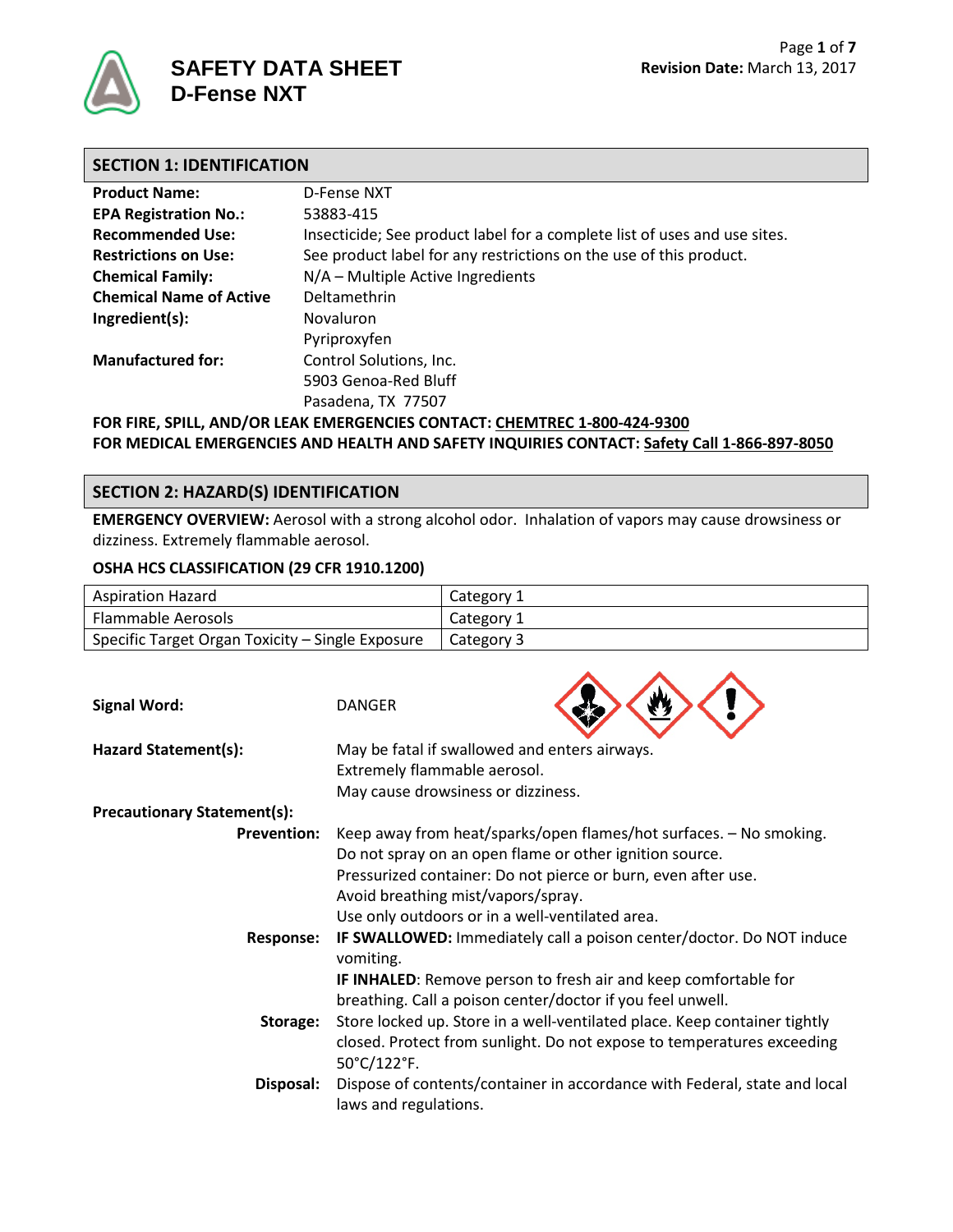| <b>SECTION 3: COMPOSITION/INFORMATION ON INGREDIENTS</b> |                   |                 |
|----------------------------------------------------------|-------------------|-----------------|
| <b>Chemical Name</b>                                     | <b>CAS Number</b> | Weight %        |
| Distillates, petroleum, hydrotreated light               | 64742-47-8        | $70.0 - 85.0\%$ |
| Acetone                                                  | 67-64-1           | $10.0 - 25.0%$  |
| <b>Novaluron</b>                                         | 116714-46-6       | 0.2%            |
| Deltamethrin                                             | 52918-63-5        | 0.06%           |
| Pyriproxyfen                                             | 95737-68-1        | 0.02%           |
| Carbon dioxide                                           | 124-38-9          | $1.0 - 5.0%$    |

\*Ingredients not listed or listed with a weight % range are considered a trade secret and are withheld under 29 CFR 1910.1200(i).

|                    | <b>SECTION 4: FIRST AID MEASURES</b>                                                                                                                                                         |
|--------------------|----------------------------------------------------------------------------------------------------------------------------------------------------------------------------------------------|
| IF IN EYES:        | Hold eye open and rinse slowly and gently with water for 15 to 20 minutes. Remove contact<br>lenses, if present, after the first 5 minutes; then continue rinsing eye. Call a poison control |
|                    | center or doctor for treatment advice.                                                                                                                                                       |
| IF ON SKIN:        | Take off contaminated clothing. Rinse skin immediately with plenty of water for 15 to 20                                                                                                     |
|                    | minutes. Call a poison control center or doctor for treatment advice.                                                                                                                        |
| <b>IF INHALED:</b> | Move person to fresh air. If person is not breathing, call 911 or an ambulance; then give                                                                                                    |
|                    | artificial respiration, preferably mouth-to-mouth if possible. Call a poison control center or                                                                                               |
|                    | doctor for further treatment advice.                                                                                                                                                         |
| IF INGESTED:       | Call a poison control center or doctor immediately for treatment advice. Have person sip a                                                                                                   |
|                    | glass of water if able to swallow. Do not induce vomiting unless told to do so by a poison                                                                                                   |
|                    | control center or doctor. Do not give anything by mouth to an unconscious person.                                                                                                            |

**Most important symptoms/effects, acute and delayed:** Moderate but temporary skin irritation. Drowsiness or dizziness if inhaled. Vomiting may cause aspiration pneumonia. Long-term exposure to skin without washing may cause moderate skin effects such as redness, dryness, sloughing and shallow to deep fissuring. **Note to Physician:** Aspiration of this product during induced emesis can result in lung injury. If evacuation of stomach contents is considered necessary, use method least likely to cause aspiration, such as gastric lavage after endotracheal intubation.

| <b>SECTION 5: FIRE-FIGHTING MEASURES</b>     |                                                                                                                                                                                                                                                                                                    |  |
|----------------------------------------------|----------------------------------------------------------------------------------------------------------------------------------------------------------------------------------------------------------------------------------------------------------------------------------------------------|--|
| <b>Suitable Extinguishing Media:</b>         | Foam, dry chemical, carbon dioxide or water fog/spray                                                                                                                                                                                                                                              |  |
| <b>Unsuitable Extinguishing Media:</b>       | Water jet                                                                                                                                                                                                                                                                                          |  |
| <b>Hazardous Combustion Products:</b>        | Thermal decomposition may produce toxic carbon and nitrogen oxides,<br>and halogenated hydrocarbons.                                                                                                                                                                                               |  |
| <b>Special Protective Equipment &amp;</b>    | Evacuate area and fight fire upwind from a safe distance to avoid                                                                                                                                                                                                                                  |  |
| <b>Precautions:</b>                          | hazardous vapors and decomposition products. Foam and/or dry<br>chemical are preferred to minimize environmental contamination. If<br>water is used, dike and collect water to prevent run-off. Wear self-<br>contained breathing apparatus and full fire-fighting turn-out gear<br>(Bunker gear). |  |
| <b>Unusual Fire &amp; Explosion Hazards:</b> | Compressed gas. Containers may burst under fire conditions.                                                                                                                                                                                                                                        |  |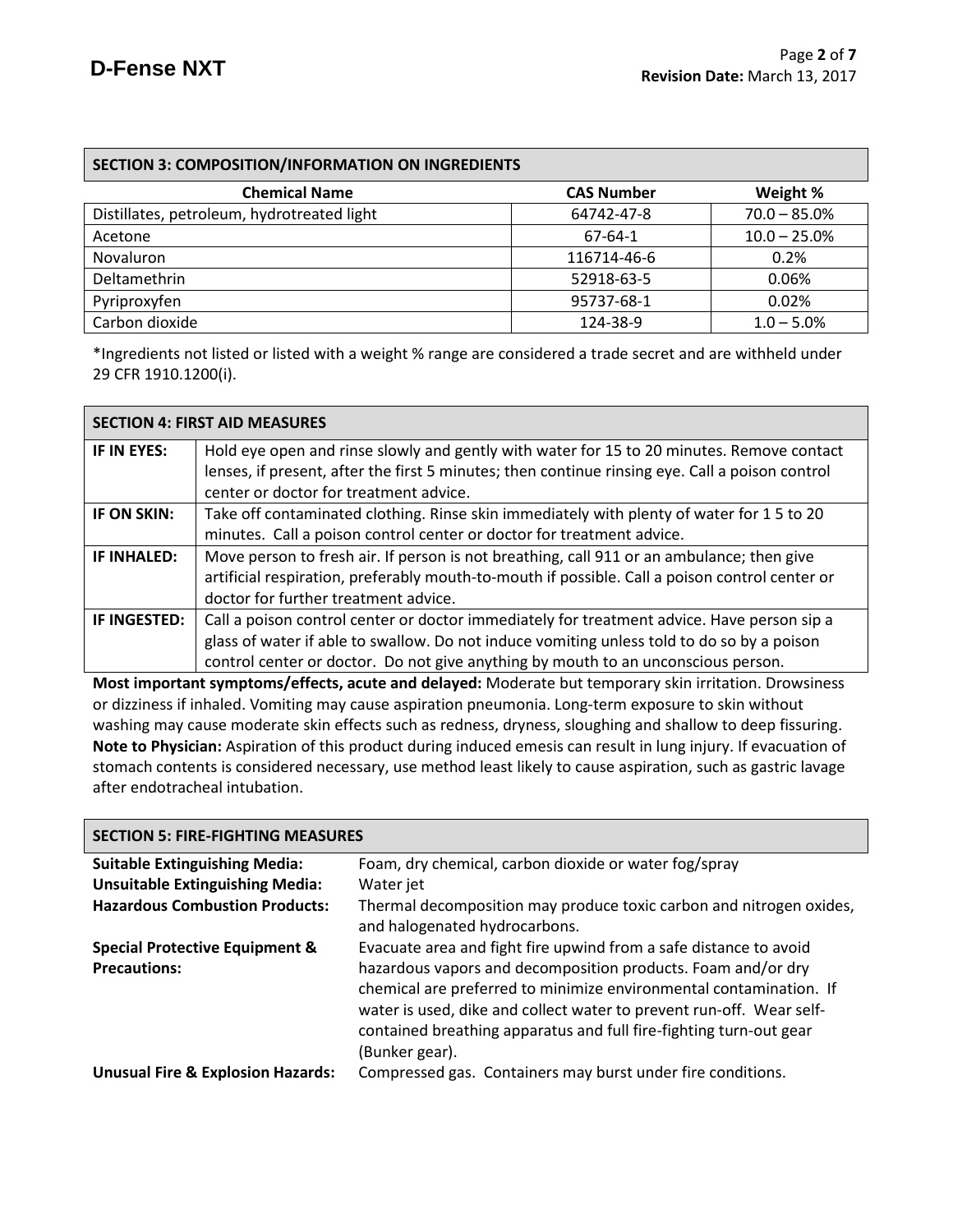| <b>SECTION 6: ACCIDENTAL RELEASE MEASURES</b> |                                                                                                                                                                                                                                                                                                                                                                                  |  |
|-----------------------------------------------|----------------------------------------------------------------------------------------------------------------------------------------------------------------------------------------------------------------------------------------------------------------------------------------------------------------------------------------------------------------------------------|--|
| <b>Personal Precautions:</b>                  | See Section 8 for personal protection equipment.                                                                                                                                                                                                                                                                                                                                 |  |
| <b>Environmental Precautions:</b>             | Keep spilled material and any rinsate from contaminating soil or from entering<br>sewage and drainage systems and bodies of water.                                                                                                                                                                                                                                               |  |
| <b>Methods for Containment:</b>               | Isolate the spill area. Keep unnecessary and unprotected personnel from<br>entering. Absorb small spills with sand, vermiculite or other inert absorbent.<br>Dike large spills using absorbent or impervious material such as clay or sand.<br>Recover and contain as much free liquid as possible for reuse. Allow absorbed<br>material to solidify and scrape up for disposal. |  |
| <b>Methods for Clean-up:</b>                  | Place contaminated material in appropriate container for disposal. After<br>removal, flush contaminated area thoroughly with water. Pick up wash liquid<br>with additional absorbent and place in a disposable container. Do not put<br>spilled material back in the original container.                                                                                         |  |
| <b>Other Information:</b>                     | This product contains an ingredient regulated by CERCLA ('Superfund'). See<br>Section 15 for additional information.                                                                                                                                                                                                                                                             |  |

# **SECTION 7: HANDLING AND STORAGE**

**Handling:** RECOMMENDATIONS ARE INTENDED FOR MANUFACTURING, PACKAGING AND COMMERCIAL BLENDING WORKERS. PESTICIDE APPLICATORS AND WORKERS must refer to the product label and Directions for Use attached to the product for Agricultural Use Requirements in accordance with the EPA Worker Protection Standard 40 CFR part 170.Handle and open container in a manner as to prevent spillage. Do not eat, drink or smoke while handling this product. Immediately wash off accidental splashes of the concentrate or spray mixture from skin, clothing and out of eyes. Avoid all sources of ignition.

**Storage: See pesticide label for full information on product storage.** Do not contaminate water, food or feed by storage of this product. Store away from sources of heat, out of direct sunlight and away from incompatible materials. Pesticides should be stored in secured areas away from children and animals. Containers may explode at or above listed maximum storage temperature. **Storage Temperature (Min/Max):** Do not store at temperatures exceeding 122°F (50°C).

**Product Incompatibilities:** Avoid contact with strong oxidizers.

# **SECTION 8: EXPOSURE CONTROLS/PERSONAL PROTECTION**

**Users of a pesticide product must refer to the product label for personal protective equipment requirements.**

#### **Exposure Guidelines:**

| <b>COMPONENT</b>      | <b>OSHA PEL</b>                            | <b>ACGIH TLV</b>                                                                        | <b>NIOSH REL</b>                                                      |
|-----------------------|--------------------------------------------|-----------------------------------------------------------------------------------------|-----------------------------------------------------------------------|
| Acetone               | TWA: 1000 ppm or<br>2420 mg/m <sup>3</sup> | TWA: 500 ppm or<br>1210 mg/m <sup>3</sup><br>STEL: 750 ppm or<br>1815 mg/m <sup>3</sup> |                                                                       |
| Petroleum distillates | 500 ppm (TWA)                              |                                                                                         | 350 mg/m <sup>3</sup> (TWA)<br>1,800 mg/m <sup>3</sup> (CEIL)(15 min) |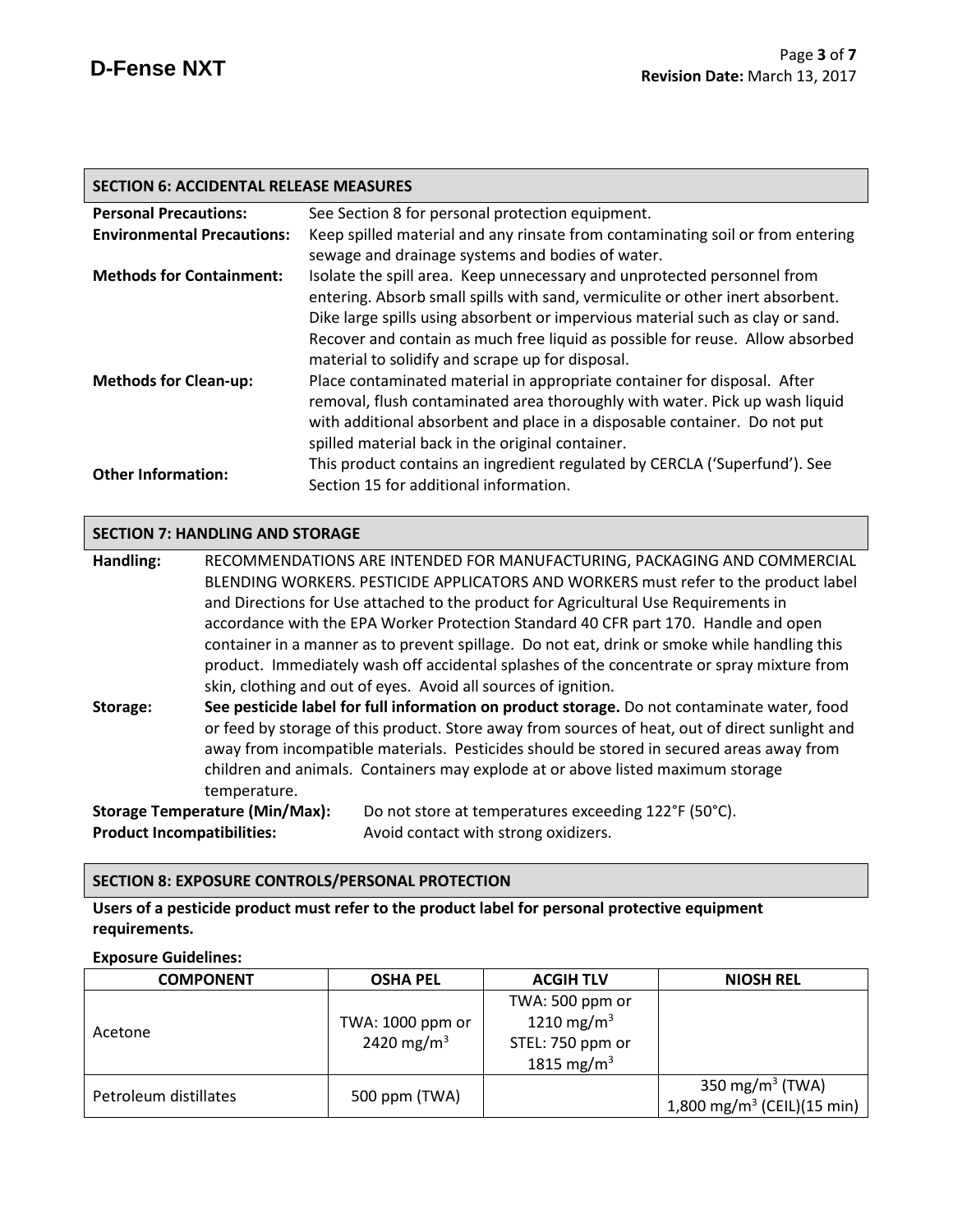┓

| Carbon dioxide                                                                                                                                                                                                             | TWA: 5000 ppm or<br>9000 mg/m <sup>3</sup>                                                                                                                                                                                                                                                                                                                                                                                                                                                                                                           | TWA: 5000 ppm<br>STEL: 30000 ppm                                                                                        | IDLH: 40000 ppm<br>TWA: 5000 ppm or<br>9000 mg/m <sup>3</sup><br>STEL: 30000 ppm or<br>54000 mg/m <sup>3</sup> |
|----------------------------------------------------------------------------------------------------------------------------------------------------------------------------------------------------------------------------|------------------------------------------------------------------------------------------------------------------------------------------------------------------------------------------------------------------------------------------------------------------------------------------------------------------------------------------------------------------------------------------------------------------------------------------------------------------------------------------------------------------------------------------------------|-------------------------------------------------------------------------------------------------------------------------|----------------------------------------------------------------------------------------------------------------|
| <b>Engineering Controls:</b><br>Provide general or local exhaust ventilation systems to maintain airborne<br>concentrations below OSHA PELs or other specified exposure limits. Local exhaust<br>ventilation is preferred. |                                                                                                                                                                                                                                                                                                                                                                                                                                                                                                                                                      |                                                                                                                         |                                                                                                                |
| <b>Respiratory Protection:</b>                                                                                                                                                                                             |                                                                                                                                                                                                                                                                                                                                                                                                                                                                                                                                                      | In areas of poor ventilation, use a NIOSH approved respirator with<br>cartridges/canisters approved for organic vapors. |                                                                                                                |
| <b>Eye Protection:</b>                                                                                                                                                                                                     | Chemical goggles or safety glasses and full-face shield.                                                                                                                                                                                                                                                                                                                                                                                                                                                                                             |                                                                                                                         |                                                                                                                |
| <b>Protective Gloves:</b>                                                                                                                                                                                                  | Chemical-resistant gloves such as barrier laminate, butyl rubber, nitrile,<br>neoprene rubber, polyvinyl chloride (PVC) or Viton.                                                                                                                                                                                                                                                                                                                                                                                                                    |                                                                                                                         |                                                                                                                |
| <b>Other Protective Clothing:</b>                                                                                                                                                                                          | Long-sleeved shirt, long pants and shoes plus socks.                                                                                                                                                                                                                                                                                                                                                                                                                                                                                                 |                                                                                                                         |                                                                                                                |
| <b>General Safety Measures:</b>                                                                                                                                                                                            | Wash hands before eating, drinking, chewing gum, using tobacco, or using the<br>toilet. Remove clothing immediately after handling this product. Wash outside<br>of gloves before removing. Discard clothing and other absorbent materials that<br>have been drenched or heavily contaminated with this product's concentrate.<br>Do not reuse them. Follow manufacturer's instructions for cleaning and<br>maintaining PPE. If no such instructions for washables, use detergent and hot<br>water. Keep and wash PPE separately from other laundry. |                                                                                                                         |                                                                                                                |

# **SECTION 9: PHYSICAL AND CHEMICAL PROPERTIES**

| Appearance:                     | Aerosol             | <b>Upper/Lower Flammability Limits:</b> | Not determined              |
|---------------------------------|---------------------|-----------------------------------------|-----------------------------|
| Odor:                           | Strong alcohol      | <b>Vapor Pressure:</b>                  | Not determined              |
| <b>Odor Threshold:</b>          | Not determined      | <b>Vapor Density:</b>                   | Not determined              |
| pH (1% dispersion):             | $5.0 - 5.5$         | Relative Density (@24°C):               | $0.811$ (typical)           |
| <b>Melting /Freezing Point:</b> | Not determined      | <b>Solubility in Water:</b>             | Not determined              |
| <b>Boiling Point/Range:</b>     | Not determined      | <b>Partition Coefficient:</b>           | Not determined              |
| <b>Flash Point:</b>             | <75°F (concentrate) | <b>Auto-ignition Temperature:</b>       | Not determined              |
| <b>Evaporation Rate:</b>        | Not determined      | <b>Decomposition Temperature:</b>       | Not determined              |
| <b>Flammability:</b>            | Not applicable      | <b>Viscosity:</b>                       | 1.34 cP at $25^{\circ}$ C   |
|                                 |                     |                                         | 1.10 $cP$ at 39 $\degree$ C |

| <b>SECTION 10: STABILITY AND REACTIVITY</b> |                                                                                                                                    |  |
|---------------------------------------------|------------------------------------------------------------------------------------------------------------------------------------|--|
| <b>Reactivity:</b>                          | No hazardous chemical reactions known if stored and handled as<br>indicated.                                                       |  |
| <b>Chemical Stability:</b>                  | Stable under normal storage and handling conditions.                                                                               |  |
| <b>Possibility of Hazardous Reactions:</b>  | No potential for hazardous reactions known if stored and handled as<br>indicated.                                                  |  |
| <b>Conditions to Avoid:</b>                 | Exposure to temperatures above 122°F (50°C). Avoid all sources of<br>ignition: heat, sparks, open flames. Avoid prolonged storage. |  |
| <b>Incompatible Materials:</b>              | Strong oxidizers                                                                                                                   |  |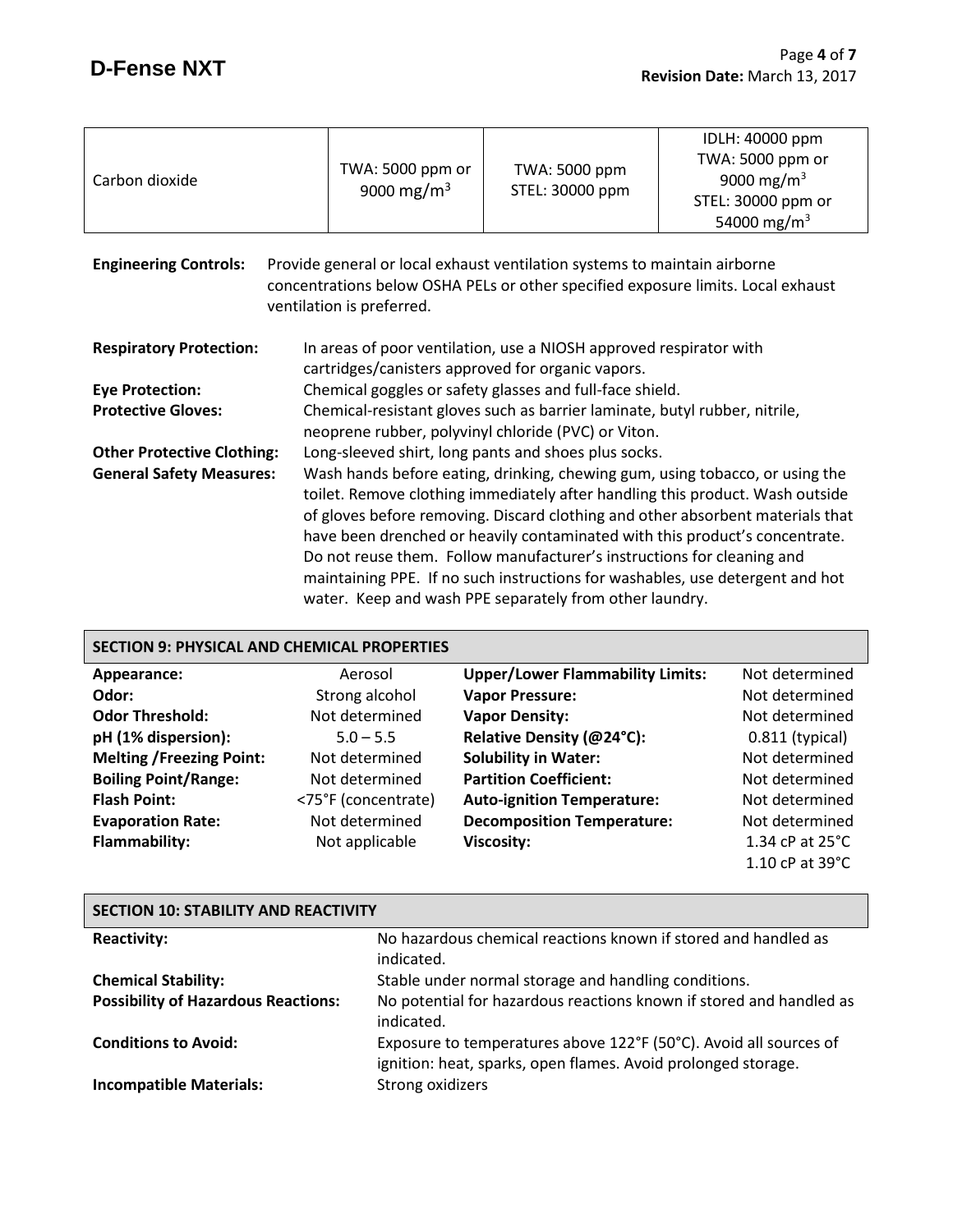| <b>Hazardous Decomposition Products:</b> | Thermal decomposition may produce toxic carbon and nitrogen |
|------------------------------------------|-------------------------------------------------------------|
|                                          | oxides, and halogenated hydrocarbons.                       |

# **SECTION 11: TOXICOLOGICAL INFORMATION**

| <b>Likely Routes of Exposure:</b>   | Eye contact, Skin contact, Inhalation, Ingestion                             |
|-------------------------------------|------------------------------------------------------------------------------|
| <b>Symptoms of Exposure:</b>        | Moderate but temporary skin irritation. Drowsiness and/or dizziness.         |
| Oral $LD_{50}$ :                    | >5,000 mg/kg (rat)                                                           |
| Dermal LD <sub>50</sub> :           | $>5,050$ mg/kg (rat)                                                         |
| <b>Inhalation LC<sub>50</sub>:</b>  | >2.17 mg/L (rats)(no mortality at this concentration)                        |
| <b>Eye Irritation/Damage:</b>       | Non-irritant (rabbit)                                                        |
| <b>Skin Corrosion/Irritation:</b>   | Mild irritation with all effects clearing in 72 hours (rabbit)               |
| <b>Skin Sensitization:</b>          | Non-sensitizer (guinea pig)                                                  |
| <b>Chronic/Subchronic Toxicity:</b> | No data available on the mixture                                             |
| <b>Mutagenicity:</b>                | No data available on the mixture                                             |
| <b>Reproductive Toxicity:</b>       | No data available on the mixture                                             |
| <b>Neurotoxicity:</b>               | No data available on the mixture                                             |
| <b>Target Organs:</b>               | No data available on the mixture                                             |
| <b>Aspiration Hazard:</b>           | Contains petroleum distillates so concentrate prior to adding propellant may |
|                                     | be an aspiration hazard.                                                     |

#### **Carcinogenicity:**

| Chemical.<br><b>Name</b><br>.                                                                     | <b>\CGIH</b><br>$ -$ | IARC<br>$\sim$ | NITO | ∩נ⊔∧ |
|---------------------------------------------------------------------------------------------------|----------------------|----------------|------|------|
| +ا⊿ר<br>ethrin<br>the contract of the contract of the contract of the contract of the contract of |                      | Group          |      |      |

#### **SECTION 12: ECOLOGICAL INFORMATION**

# **Environmental Hazards Statement from FIFRA Regulated Pesticide Label:**

This product is toxic to fish and aquatic organisms. Do not apply directly to any body of water. To protect the environment, do not allow pesticide to enter or run off into storm drains, drainage ditches, gutters or surface waters. Applying this product in calm weather when rain is not predicted for the next 24 hours will help to ensure that wind or rain does not blow or wash pesticide off the treatment area.

#### **ECOTOXICITY DATA:**

| <b>Fish Toxicity:</b>                 | No data available on the mixture |
|---------------------------------------|----------------------------------|
| <b>Aquatic Invertebrate Toxicity:</b> | No data available on the mixture |
| <b>Aquatic Plant Toxicity:</b>        | No data available on the mixture |
| <b>Avian Toxicity:</b>                | No data available on the mixture |
| <b>Honeybee Toxicity:</b>             | No data available on the mixture |
|                                       |                                  |

#### **ENVIRONMENTAL EFFECTS:**

| <b>Persistence and Degradability:</b> | No data available on the mixture |
|---------------------------------------|----------------------------------|
| <b>Bioaccumulation:</b>               | No data available on the mixture |
| Mobility:                             | No data available on the mixture |
| <b>Other Adverse Effects:</b>         | No data available on the mixture |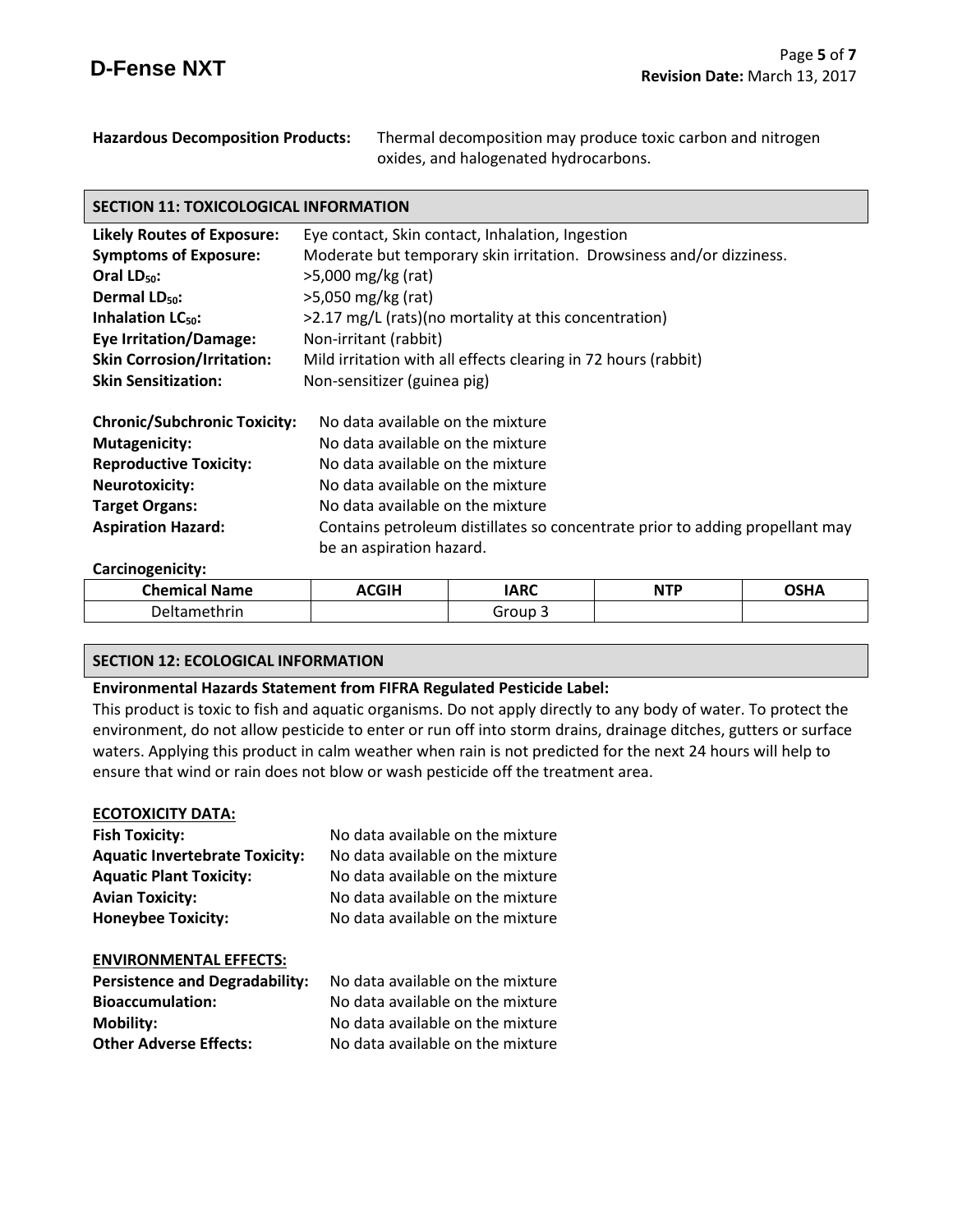# **SECTION 13: DISPOSAL CONSIDERATIONS**

| <b>Waste Disposal:</b>       | Refer to the pesticide label for full information on disposal. Pesticide wastes are   |
|------------------------------|---------------------------------------------------------------------------------------|
|                              | toxic. Improper disposal of unused pesticide, spray mixture, or rinse water is a      |
|                              | violation of Federal law. If these wastes cannot be used according to label           |
|                              | instructions, contact your State Pesticide or Environmental Control Agency or the     |
|                              | Hazardous Waste representative at the nearest EPA Regional Office for guidance in     |
|                              | proper disposal methods.                                                              |
| <b>Container Disposal:</b>   | Refer to the pesticide label for full information on disposal. When possible, triple  |
|                              | rinse the container and offer for recycling if available.                             |
| <b>RCRA Characteristics:</b> | It is the responsibility of the individual disposing of this product to determine the |
|                              | RCRA classification and hazard status of the waste. Empty aerosol cans may meet the   |
|                              | definition of RCRA D003. Consult local and/or regional EPA for further guidance.      |

# **SECTION 14: TRANSPORTATION INFORMATION**

| <b>DOT</b>            | UN1950, Aerosols, flammable, 2.1                    |
|-----------------------|-----------------------------------------------------|
| (Ground):             | This product may be classified as Limited Quantity. |
| <b>IMDG</b><br>(Sea): | UN1950, Aerosols, flammable, 2.1, Marine Pollutant  |
| <b>IATA</b><br>(Air): | UN1950, Aerosols, flammable, 2.1                    |

# **SECTION 15: REGULATORY INFORMATION**

**Labeling Requirements Under FIFRA:** This chemical is a pesticide product registered by the Environmental Protection Agency and is subject to certain labeling requirements under federal pesticide law. These requirements differ from the classification criteria and hazard information required for safety data sheets and for workplace labels of non-pesticide chemicals. Following is the hazard information as required on the pesticide label:

# CAUTION

Avoid contact with skin or clothing. Wash thoroughly with soap and water after handling and before eating, drinking, chewing gum, using tobacco, or using the toilet.

**TSCA Inventory:** This product is exempt from TSCA inventory listing requirements as it is solely for FIFRA regulated use.

# **SARA Title III Information:**

 **Section 302 – Extremely hazardous substances:** None  **Section 311/312** – **Hazard Categories:** Acute (Immediate); Fire; Sudden release of pressure  **Section 313 –** This product contains a chemical or chemicals which are subject to the reporting requirements of the Act and Title 40 of the Code of Federal Regulations, Part 372:

| <b>Chemical Name</b> | <b>CAS Number</b> | Weight % |
|----------------------|-------------------|----------|
| None listed          |                   |          |